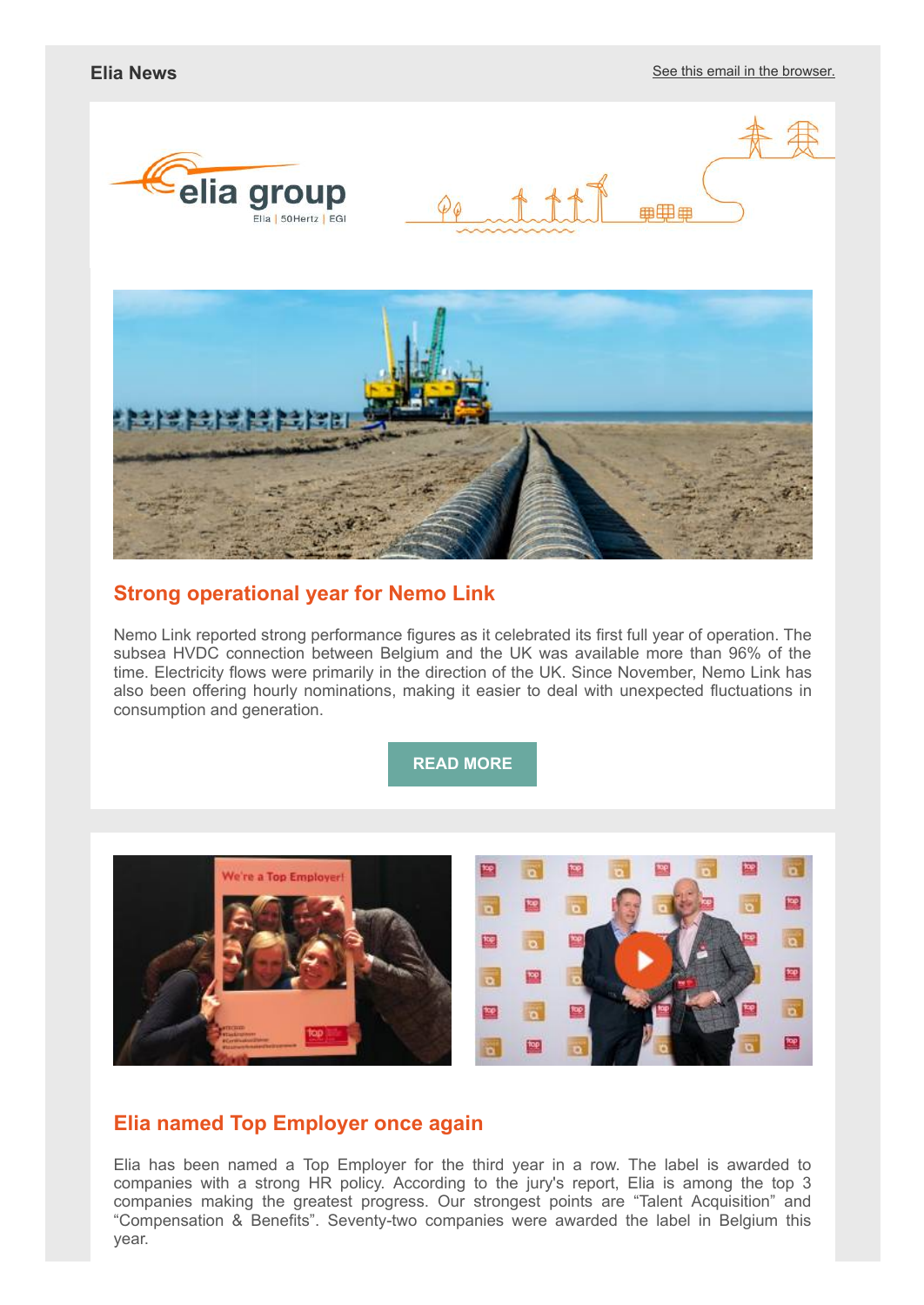**[READ MORE](http://link.newsletters.elia.be/mm/LC_7309_935831_BDGC86MAVDBW_41313_N9r6gurGohweKH7vimIqqRyccSj9erFoZzyYJ1NWvS+Kj-x5txOYxwCj8Ahli3sf8fn3y+MXgv25GwO7Sd5NYBkgTS8cHQWxdAhqGp4aeiyEcYRn-uJA0gD0s4mbL5d0MJHSE27-f4yNsQYGLQmYvQ==.act)**

### **ESO becomes Elia Group**

Elia System Operator (ESO) has been renamed Elia Group. It remains the listed parent company, holding shares in various subsidiaries, including the recently established Elia Transmission Belgium, which has just been designated as the transmission system operator (TSO) for Belgium's high-voltage grid. This change marks the completion of Elia's internal reorganisation. Within the group there is now a strict separation between regulated and non-regulated activities, as called for by the energy regulator CREG.



## **[READ MORE](http://link.newsletters.elia.be/mm/LC_7309_935831_BDGC86MAVDBW_41314_dtTPMhWDV+ZQhgo9deGcU3fn4yZY4dTRj-lKZ8CZwIYUq7gSqA2JcVCcrfSDIe1bcYsN5Kuo6ZgG52kQNgKGavgQwMYNW7Qqe0aRNxyJ9jg3zOhsKXTdmhjE68iGYSc+3aL+ciXbq0OSU9DaxaD6ew==.act)**



# **4 th Open Innovation Challenge**

Elia Group is organising its fourth Open Innovation Challenge for start-ups. This year's competition will focus on the development of digital solutions for secure grid and data management. The Open Innovation Challenge helps Elia and 50Hertz to innovate in specific areas of their work as TSOs by setting up projects with start-ups and SMEs. The winner will receive €20,000 and the opportunity to develop their project within Elia Group.

#### **[READ MORE](http://link.newsletters.elia.be/mm/LC_7309_935831_BDGC86MAVDBW_41315_9cG7z2EGLeMbm5sOl19Gl1yxspwYSXS3OUJl6hpufWUu8BKx8E8o8iXkNFDcErggkwWlYxRJ2detTDCZYo94GaKRG0m9iEWRJYCOHTFyGT1WHfuvGOhgSisbwoWLMJY47zONvm8ZLh4hn1hqm6ehxgzPEQUXwur8KRuIiLDaOy0=.act)**

#### **Sector convergence at 50Hertz**

50Hertz is to embark on a collaboration project with public utility company Stadtwerke Rostock. Designed to make the energy system more efficient, the project will see surplus green power converted into heat. Construction of a 20 MW Power-to-Heat unit will start this year. 50Hertz announced a similar initiative with Neubrandenburger Stadtwerke in late 2019. By working with industry, 50Hertz is enabling sector coupling between electricity and heat.

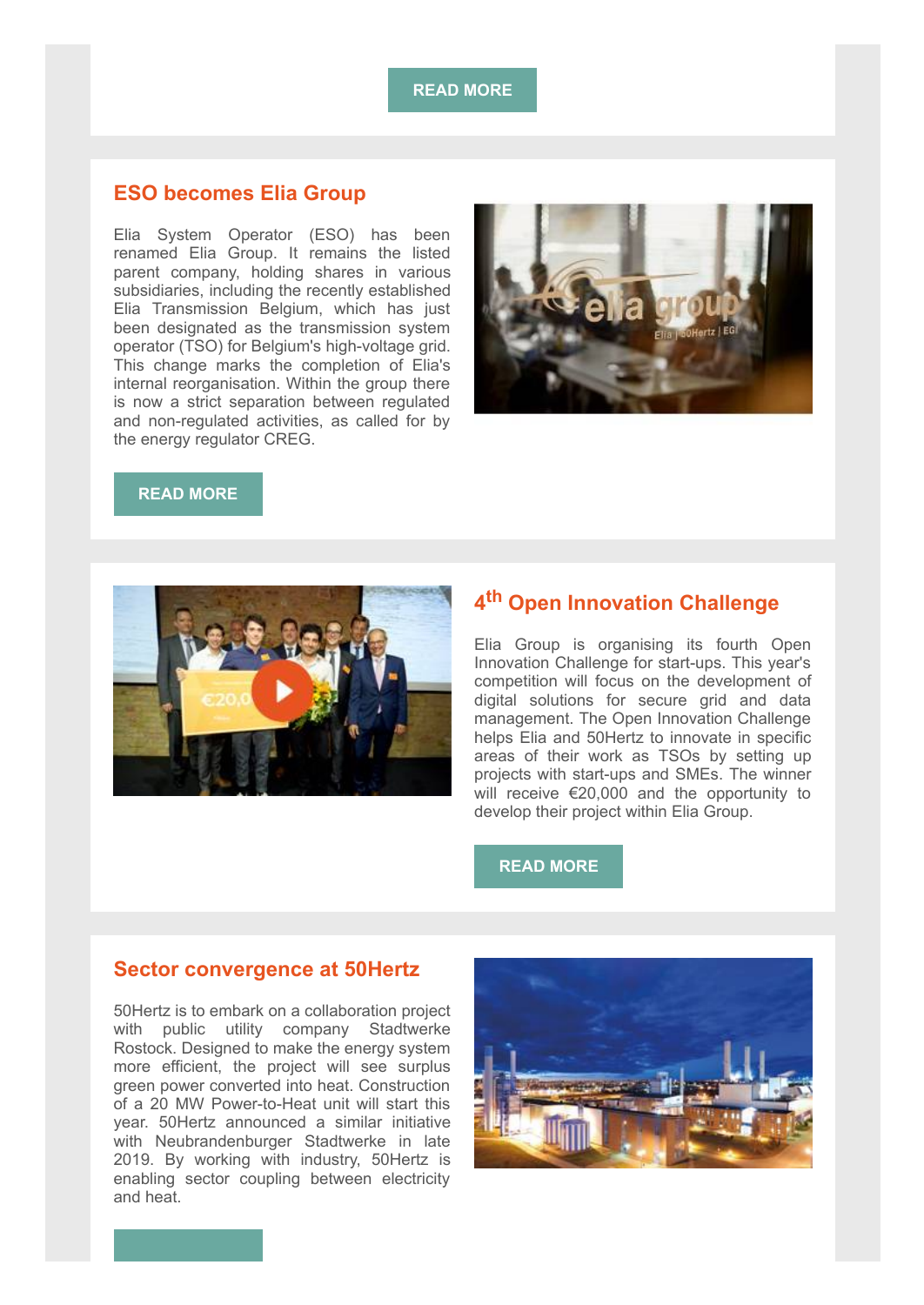#### **[READ MORE](http://link.newsletters.elia.be/mm/LC_7309_935831_BDGC86MAVDBW_41317_qySHw3RFOyN19Rrgk9O28j1NGILL3culw5ECYhAOmCQOSmaTXb0h+Zi4tXIJDOqbqul+ve1cFYMyIP3kD-ll9Uf6itHQBf1o+AdUkbEcebW9ae8ee-XViVqCmFzta7YlJDF-rGz11TYjGSo6oHEyVq2mCsYIUnCdz75McS96EHc=.act)**



## **First public appearance for Stefan Kapferer**

50Hertz CEO Stefan Kapferer was one of the guest speakers at the annual Energy Summit organised by the German business newspaper *Handelsblatt*. It was his first public appearance since taking up his post in December 2019. Kapferer used his speech to announce that over 60% of the electricity transmitted by 50Hertz in 2019 came from renewable sources. This is a new record and makes the company a world leader in this area.

## **CGS convertor ready for test phase**

50Hertz is to start extensive testing at its converter station in Bentwisch. The facility is part of the Combined Grid Solution (CGS) project to build an interconnector between offshore wind farms in Denmark and Germany, the first such project anywhere in the world. Because eastern Denmark and Germany are not in the same synchronous area, a frequency transformation is required in order to exchange current. This will take place at the Bentwisch converter station near Rostock. The CGS project is due to start operating in the first half of 2020.



#### **[READ MORE](http://link.newsletters.elia.be/mm/LC_7309_935831_BDGC86MAVDBW_41318_ZPs0xk7UFLl40XhafIHVN8bfFMxRvCZpGTC0Kft7IxTYiuNIp3SqRjQ+aFi2fZSkXJMyskHYCjdf8tNd5VB7KU8-0rcZCZqm5eHlKtElzdIEYDCvdPE-KKcJsa0RZPaCgtA8bg8q+b50jNwNUq23mqfYqMzwmyYLkgcWz-gEoVcLxtRNG9asVDYBZcIWzcUMKRZyspL+BYql-uinZum3-g==.act)**